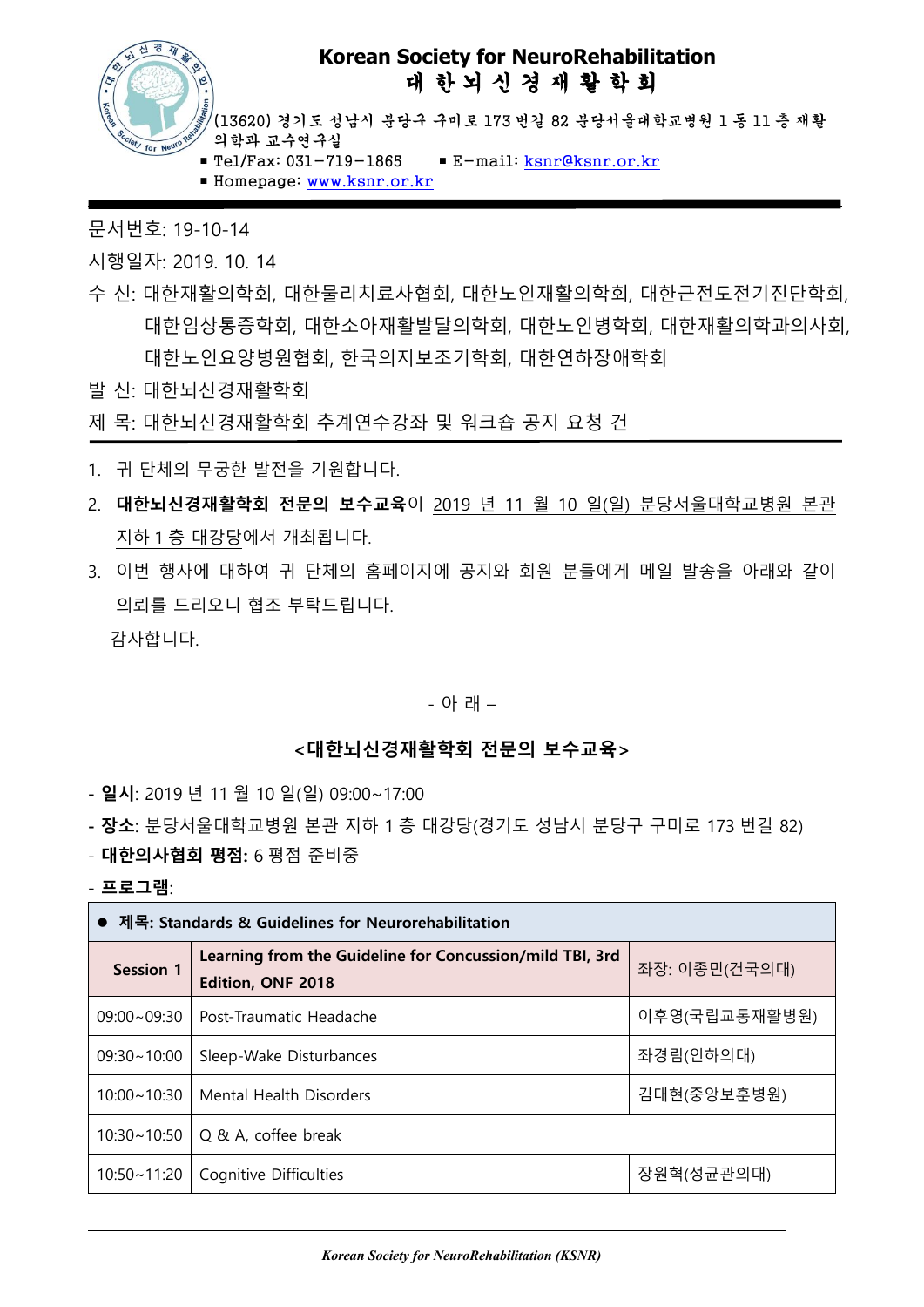

# **Korean Society for NeuroRehabilitation** 대 한 뇌 신 경 재 활 학 회

(13620) 경기도 성남시 분당구 구미로 173 번길 82 분당서울대학교병원 1 동 11 층 재활 의학과 교수연구실

■ Tel/Fax: 031-719-1865 ■ E-mail: [ksnr@ksnr.or.kr](mailto:ksnr@ksnr.or.kr)

■ Homepage: [www.ksnr.or.kr](http://www.ksnr.or.kr/)

| $11:20 - 11:50$  | Vestibular & Vision Dysfunction                                                                     | 강은경(강원의대)     |  |
|------------------|-----------------------------------------------------------------------------------------------------|---------------|--|
| $11:50 - 13:00$  | Q & A, Lunch                                                                                        |               |  |
| <b>Session 2</b> | Essence and Future of the CPG for Stroke Rehabilitation<br>2016                                     | 좌장: 김덕용(연세의대) |  |
| 13:00~13:30      | of<br>Cognitive<br>function,<br>Assessment<br>&<br>Treatment<br>Communication, Visuospatial Neglect | 고명환(전북의대)     |  |
| 13:30~14:00      | Post-stroke Mood Disorder: Assessment, Treatment and<br>Prevention                                  | 문현임(분당제생병원)   |  |
| 14:00~14:30      | Advanced Techniques for Stroke Rehabilitation                                                       | 온석훈(한림의대)     |  |
| 14:30~14:50      | Q & A, Coffe break                                                                                  |               |  |
| <b>Session 3</b> | <b>Making Consensus: Rehabilitation for Parkinson's disease</b><br>2019                             | 좌장: 유승돈(경희의대) |  |
| 14:50~15:20      | Goals & Assessments                                                                                 | 지성주(충남의대)     |  |
| $15:20 - 16:00$  | Gait & Balance                                                                                      | 임성훈(가톨릭의대)    |  |
| $16:00 - 16:40$  | ADL & Communication                                                                                 | 박시운(가톨릭관동의대)  |  |
| $16:40 - 17:00$  | Q & A                                                                                               |               |  |

## - **등록비:**

| 구분              | 사전등록 | 현장등록 |
|-----------------|------|------|
| 대한뇌신경재활학회       | 6 만원 | 7 만원 |
| 정회원(전문의)        |      |      |
| 대한뇌신경재활학회       | 5 만원 | 6 만원 |
| 준회원(전공의, 치료사 등) |      |      |
| 비회원             | 7 만원 | 8 만원 |

## **- 사전등록**: **2019 년 11 월 3 일(일)까지**

**등록방법:** http://www.ksnr.or.kr/abstract/2019\_lecture/info.html 사전등록 페이지에서 개별 등록 후 등록비 입금 또는 카드 결제

## **- 현장등록**: 당일 등록데스크에서 정보 작성 후 등록비 계좌이체 또는 현금으로만 납부 가능

**- 환불규정**:

| ~11/3(일)까지 | 11/4(월)~11/8(금) | 이 후 및 당일 no show |
|------------|-----------------|------------------|
| 100% 환불    | 50% 환불          | 환불불가             |

**- 기타:** 문의 사항은 대한뇌신경재활학회 사무실 전화(031-719-1865) 또는 E-mail(ksnr@ksnr.or.kr)